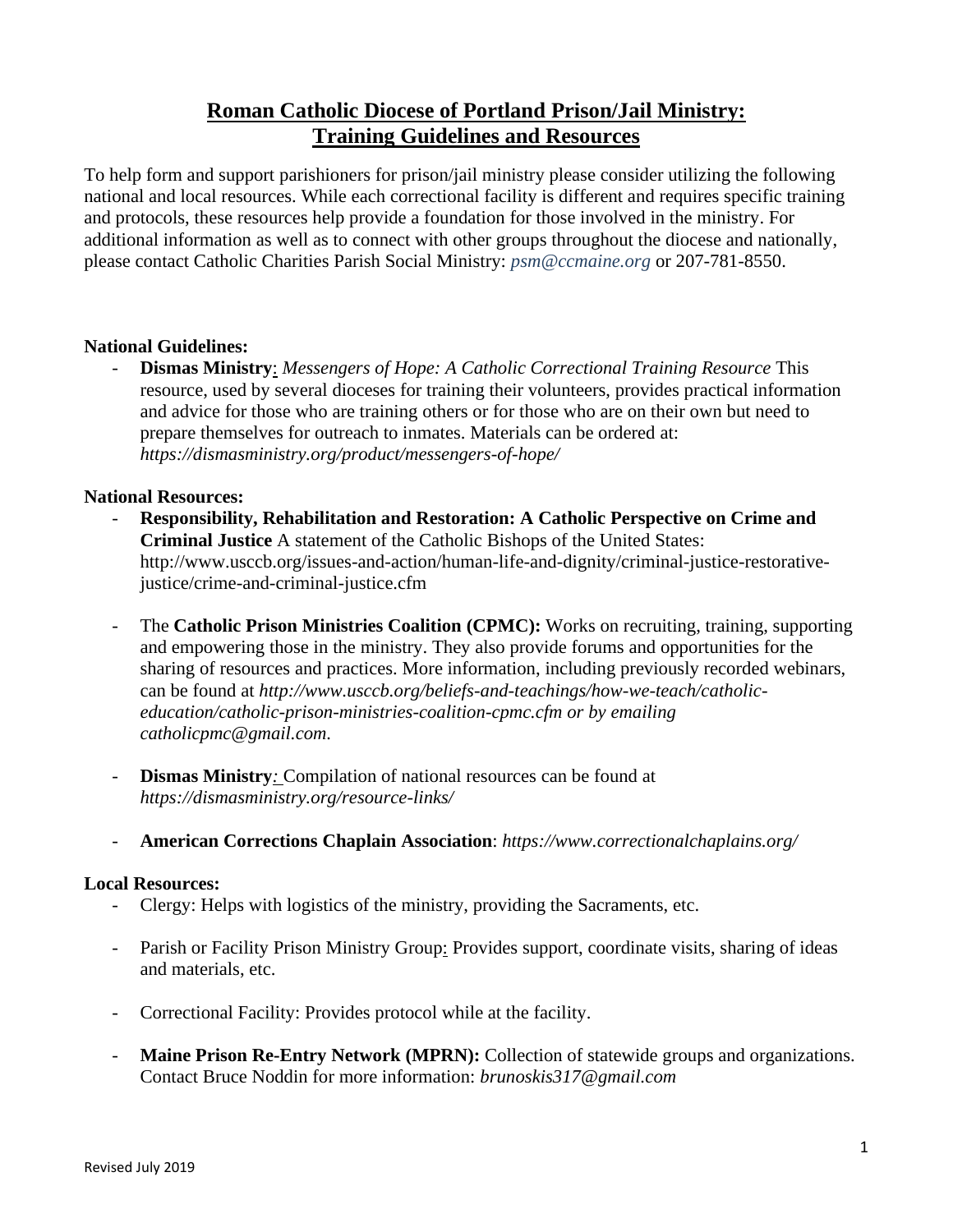- **The Order of Malta**: Bibles and prayer books can be provided by contacting Earle Rugg at *[erugg@ruralhealthit.com](mailto:erugg@ruralhealthit.com)*
- **[Maine Prisoner Advocacy Coalition:](http://www.maineprisoneradvocacy.org/)** Advocacy for ethical, positive and human changes in Maine's prison system
- [Maine Inside Out:](http://www.maineinsideout.org/) Out artists facilitate the creation of original theater to engage the community in dialogue about issues related to incarceration.
- **[Maine Works:](https://www.maineworks.us/)** Maine Works is an employment company with a social mission: to dignify the experience for people who face real barriers to workforce reentry, including people recovering from substance use disorder and people with felony convictions.
- **[The Transformation Project:](https://ttpmaine.org/)** To see Jesus Christ transform lives and better our communities by providing reentry opportunities for young people.
- [Prisoner's Assistance Clinic](https://mainelaw.maine.edu/academics/clinics-and-centers/clac/prisoner-assistance/): part of Cumberland Legal Aid Clinic at USM Law School
- **Rose's Room:** Support group for family and friends of incarcerated loved ones. Contact: *[rosesroom2018@gmail.com](mailto:rosesroom2018@gmail.com)* or on Facebook at Rose's Room
- **Hope Rising:** Caring, Healing, Rebuilding A program for survivors of human trafficking <https://couragelivesme.org/>
- **Kairos Maine**: Kairos is a Christian, lay-led, ecumenical ministry for Maine State Prison for those inside and families on the outside.<http://kairosofmaine.org/>
- **My Sister's Keeper (MSK):** A ministry providing mentors for women transitioning from incarceration to community. 207 799-8396. [Mysisterskeeper@ceumc.org](mailto:Mysisterskeeper@ceumc.org)

## **Ongoing Training and Formation Topics for Local Ministries:**

- Mental Health: Consider contacting Mental Health First Aid: *<https://www.mentalhealthfirstaid.org/>*
- Substance Abuse: Consider contacting a local Recovery Coach program: *<https://www.maineallianceforaddictionrecovery.org/>*
- Recruitment of Volunteers
- Simulation Experience with Scenarios
- Connecting Faith and Service through Scripture and Catholic Social Teaching: Consider contacting Parish Social Ministry, *psm@ccmaine.org*
- Domestic Violence: Consider contacting a local Domestic Violence Project: *<https://www.mcedv.org/get-help/>*
- Connecting with Other Faith Denominations Involved in the Ministry
- Impact on Family Members: Consider contacting Rose's Room through MPRN and Adverse Childhood Experiences (ACE): *<http://maineaces.org/index.html>*

### **Printed Resources**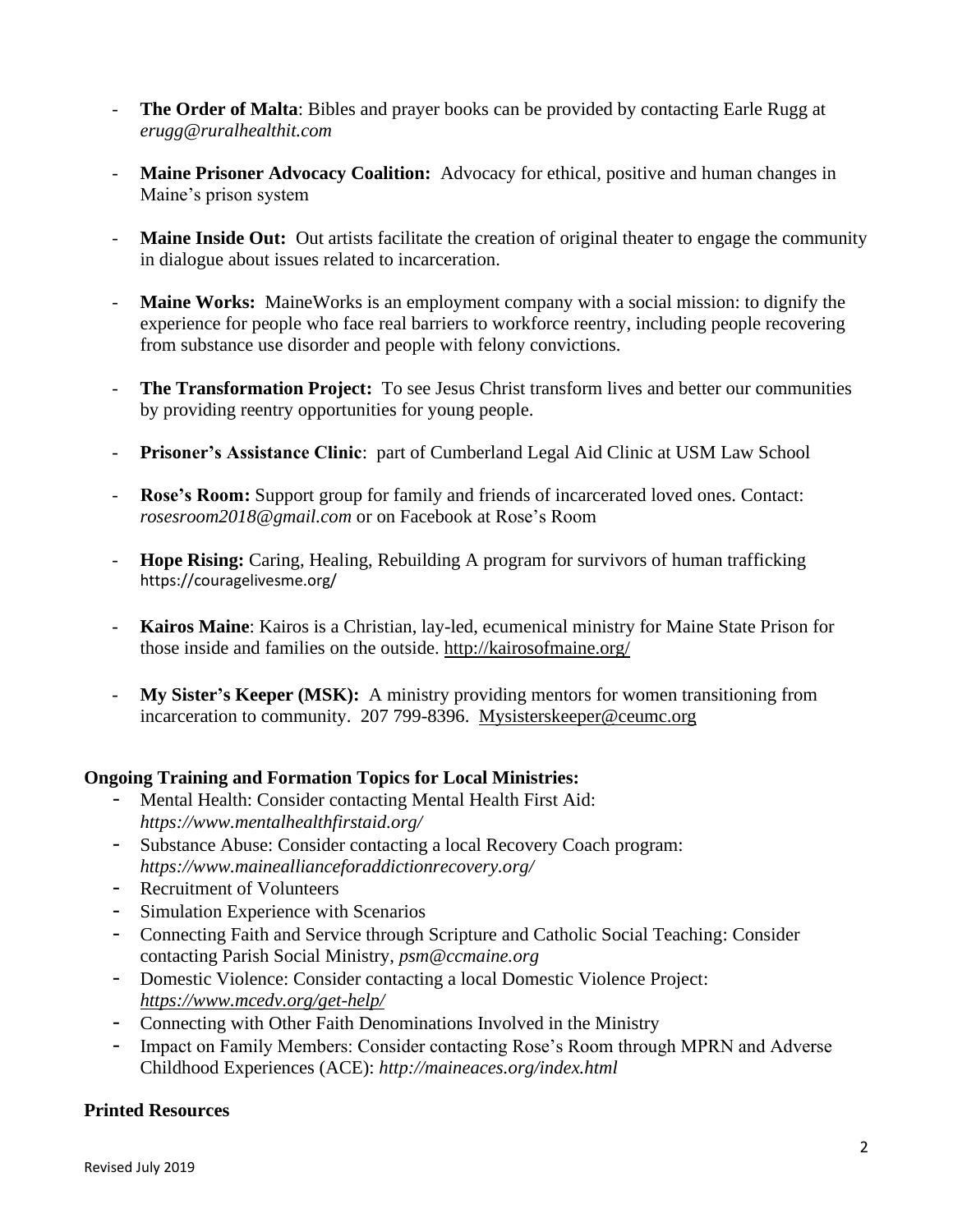- [Life After Prison: Insights from Ex-Prisoners](http://www.mainepublic.org/post/life-after-prison-insights-ex-prisoners)
- [Catholic Prison Ministry;](https://www.americamagazine.org/content/all-things/catholic-prison-ministry) John A. Coleman; America; 02/04/2014
- Best Resumes & Letters for Ex-Offenders by Enelow and Krannich
- AmericanGulag, Inside U.S. Immigration Prisons, Mark Dow, University of California Press, 2004
- Chaplains to the Imprisoned: Sharing Life with the Incarcerated, Rev. Richard Dennis Shaw, Haworth Press, 1995
- Christian Faith and Criminal Justice: Toward a Christian Response to Crime and Punishment, Gerald Austin McHugh, Paulist Press, 1978
- The Church of the Second Chance, A Faith-Based Approach to Prison Reform, Jens Soering, Lantern Books, 2008
- Convict Christ, What the Gospel Says about Criminal Justice, Jens Soering, Orbis Press, 2006
- Counseling Criminal Justice Offenders, Ruth E. Masters, Sage Publications, 1994
- The Crime of Punishment, Karl Menninger, MD, Viking Press, 1969
- Dead Man Walking, Sr. Helen Prejean, CSJ, Vintage Books, 1993
- Death of Innocents: An Eyewitness Account of Wrongful Executions, Sr. Helen Prejean, CSJ, Vintage Books, 2005
- Doing Time: Finding Hope at San Quentin, Dennis Burke, Paulist Press, 2008
- Inside the Fence, A Handbook for Those in Prison Ministry, Rev. David M. Schilder, Alba House, 1999
- Ministry to the Incarcerated, Henry G. Covert, Loyola Press, 1995
- Prayers for Prisoners, Ann Ball and Maximillian, SFO, Out Sunday Visitor, 2002
- Prison Ministry: Hope Behind the Wall, Dennis Pierce, Haworth Press, 2006
- Prison Ministry: Understanding Prison Culture Inside and Out, Lennie Spitale, Broadman & Holamn, 2002
- Responsibility, Rehabilitation and Restoration: A Catholic Perspective on Crime and Criminal Justice, USCCB, 2000
- Spiritual Survival Guide for Prison and Beyond, Fred Nelson, Under the Door, Parkridge IL, 2012
- The Spirit Set Me Free: True Stories of Faith by Prisoners, Frederick A. Hermann, Paulist Press, 2004
- Thinking About Jail and Prison Ministries: Guide for the Lay Leaders, Larry Nielsen, FBC Publications, 2005
- When Prisoners Return: Why We Should Care and How You and Your Church Can Help, Pat Noaln, Prison Fellowship 2004
- Holy Communion and Worship of the Eucharist Outside Mass, USCCB Publishing
- Holy Communion Outside of Mass (Leaflet, Liturgical Press)

## **Audio-Visual Resources:**

Beyond Conviction (exploring restorative justice) DVD, [www.cinemaguild.com](http://www.cinemaguild.com/)

## **National Victim Resources**

- **Victim Information and Notification (VINE)** [www.vinelink.com](http://www.vinelink.com/) 24-hour hotline connects victims to offender information.
- **Dept. of justice, Office for Victims of Crime** [www.ojp.usdoj.gov/ovc U.S.](http://www.ojp.usdoj.gov/ovc%20U.S): programs that benefit victims of crime.